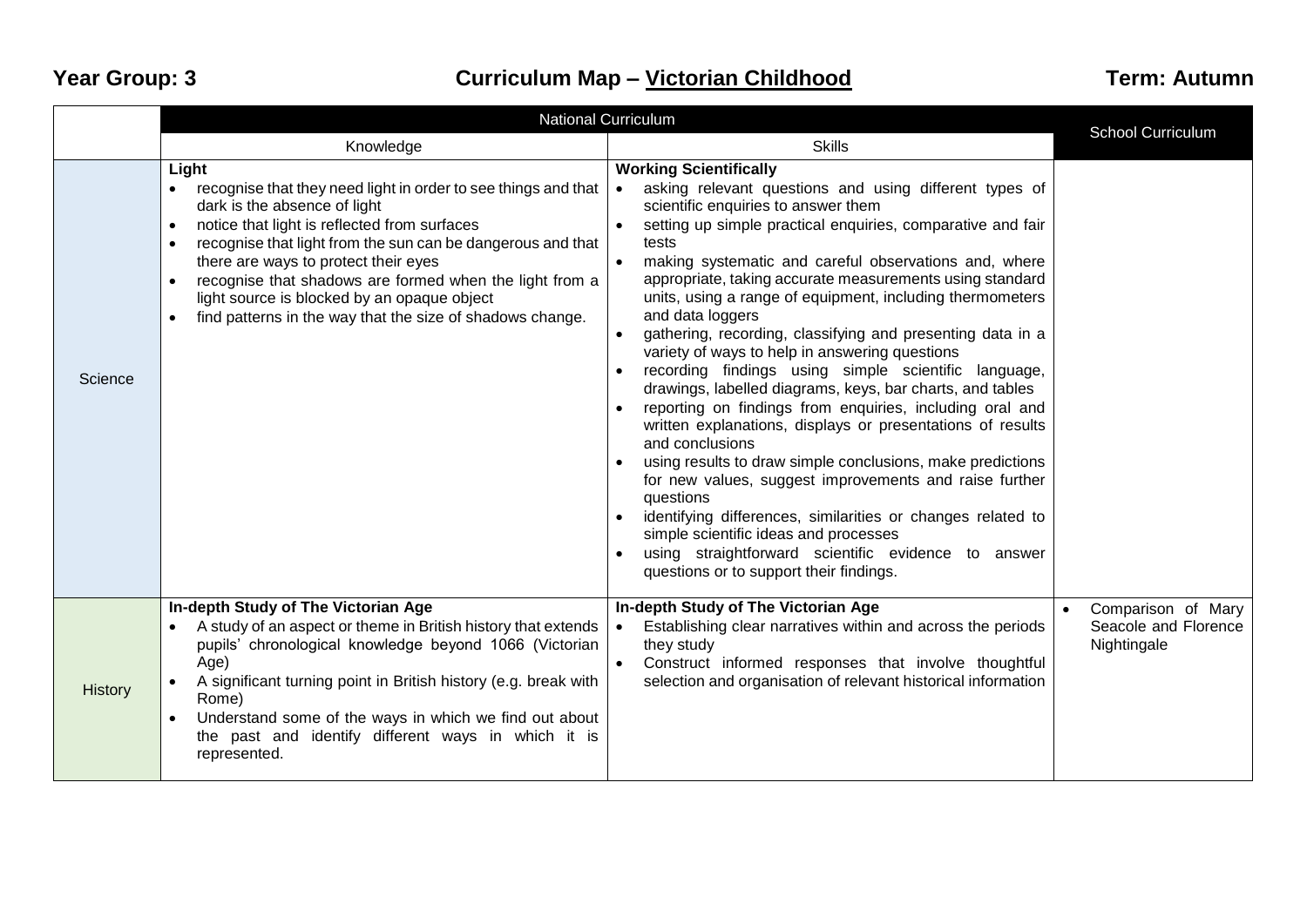| Geography              | name and locate counties and cities of the United Kingdom,<br>geographical regions and their identifying human and<br>physical characteristics, key topographical features<br>(including hills, mountains, coasts and rivers), and land-use<br>patterns; and understand how some of these aspects have<br>changed over time                                                                                                                                                                                                                                                                                                                                                                                                                | use maps, atlases, globes and digital/computer mapping to<br>locate countries and describe features studied<br>use the eight points of a compass, four and six-figure grid<br>references, symbols and key (including the use of<br>Ordnance Survey maps) to build their knowledge of the<br>United Kingdom and the wider world |           |
|------------------------|--------------------------------------------------------------------------------------------------------------------------------------------------------------------------------------------------------------------------------------------------------------------------------------------------------------------------------------------------------------------------------------------------------------------------------------------------------------------------------------------------------------------------------------------------------------------------------------------------------------------------------------------------------------------------------------------------------------------------------------------|--------------------------------------------------------------------------------------------------------------------------------------------------------------------------------------------------------------------------------------------------------------------------------------------------------------------------------|-----------|
| Art                    | <b>Clay (Victorian Houses)</b><br>Know about great artists, architects and designers in<br>history                                                                                                                                                                                                                                                                                                                                                                                                                                                                                                                                                                                                                                         | <b>Clay (Victorian Houses)</b><br>Create sketch books to record their observations and use<br>them to review and revisit ideas<br>Improve mastery of art and design techniques, including<br>sculpture with clay                                                                                                               | $\bullet$ |
| Design &<br>Technology | Design and Make a Cross-Stich Sampler<br>use research and develop design criteria to inform the<br>design of innovative, functional, appealing products that are<br>fit for purpose, aimed at particular individuals or groups<br>select from and use a wider range of tools and equipment<br>to perform practical tasks [for example, cutting, shaping,<br>joining and finishing], accurately<br>select from and use a wider range of materials and<br>components, including construction materials, textiles and<br>ingredients, according to their functional properties and<br>aesthetic qualities<br>evaluate their ideas and products against their own design<br>criteria and consider the views of others to improve their<br>work | Design and Make a Cross-Stich Sampler                                                                                                                                                                                                                                                                                          |           |
| Computing              | We are Presenters (Video)<br>use search technologies effectively, appreciate how<br>results are selected and ranked, and be discerning in<br>evaluating digital content<br>select, use and combine a variety of software (including<br>internet services) on a range of digital devices to design<br>and create a range of programs, systems and content that<br>accomplish given goals, including collecting, analysing,<br>evaluating and presenting data and information<br>use technology safely, respectfully and responsibly;<br>$\bullet$<br>recognise acceptable/unacceptable behaviour; identify a<br>range of ways to report concerns about content and<br>contact.                                                              |                                                                                                                                                                                                                                                                                                                                |           |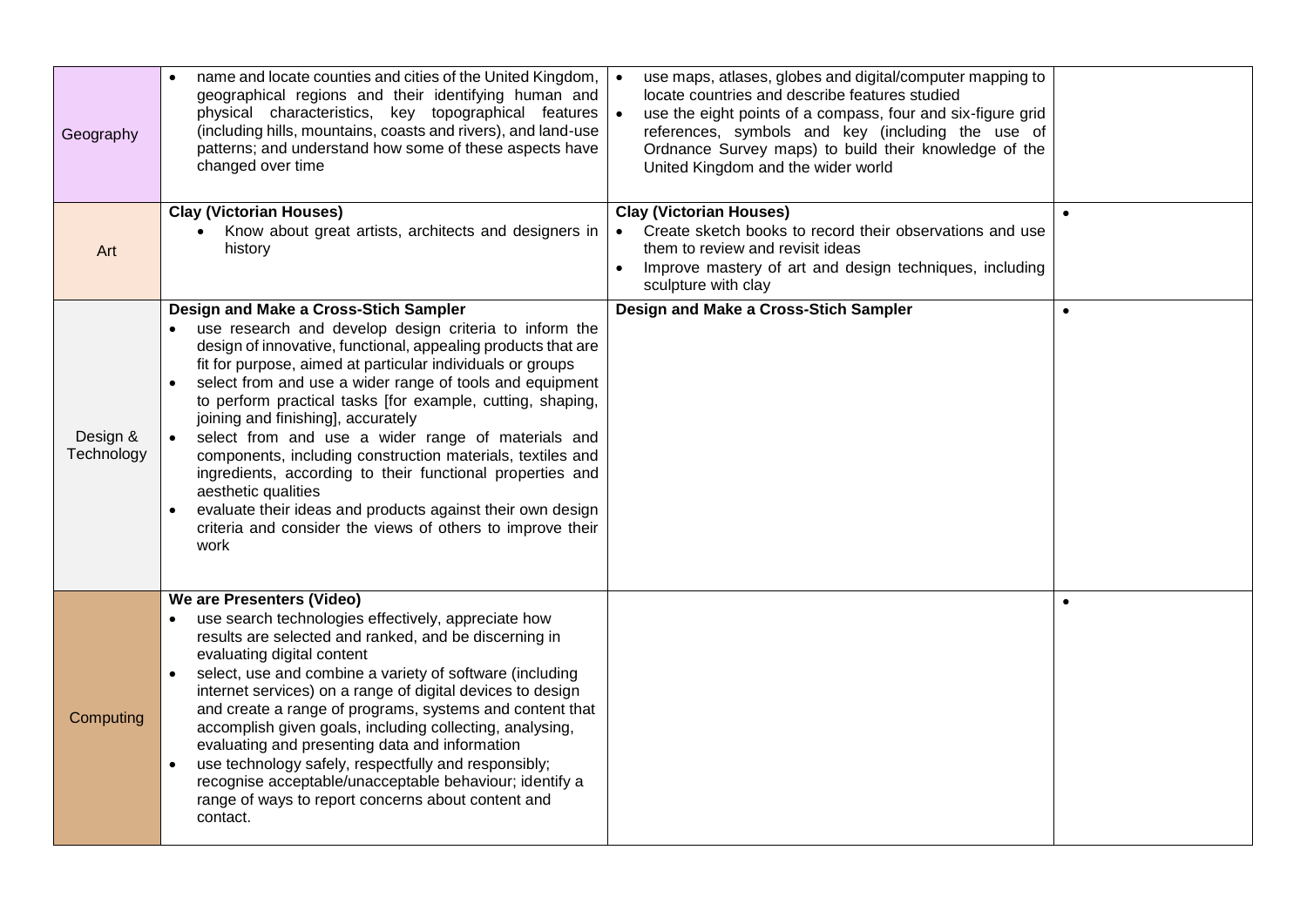| R.E.         | <b>Buddhism (The Buddha)</b><br>Understand who the Buddha was and know the story of<br>Siddhartha and the swan<br>Understand what the Buddha's teaching were.<br>$\bullet$<br><b>Christianity (Peace)</b><br>Understand what Christians believe about peace<br>$\bullet$<br>Research how Christians have tried to demonstrate what<br>$\bullet$<br>they believe about peace.<br>Know where Christians get their attitude about peace from<br>$\bullet$<br>Compare Christian beliefs about peace with the beliefs of<br>$\bullet$<br>other religions. |                                                                                                                                                                                                                                                                                                                                                                                                                                                                                            | $\bullet$ |
|--------------|------------------------------------------------------------------------------------------------------------------------------------------------------------------------------------------------------------------------------------------------------------------------------------------------------------------------------------------------------------------------------------------------------------------------------------------------------------------------------------------------------------------------------------------------------|--------------------------------------------------------------------------------------------------------------------------------------------------------------------------------------------------------------------------------------------------------------------------------------------------------------------------------------------------------------------------------------------------------------------------------------------------------------------------------------------|-----------|
| <b>Music</b> | <b>Recorder Lessons</b><br>Use and understand staff and other musical notations                                                                                                                                                                                                                                                                                                                                                                                                                                                                      | <b>Recorder Lessons</b><br>Play and perform in solo and ensemble contexts, playing<br>with increasing accuracy, fluency, control and expression<br>Listen with attention to detail and recall sounds with<br>increasing aural memory                                                                                                                                                                                                                                                       | $\bullet$ |
| <b>PSHE</b>  | <b>My Relationships</b><br>Taking responsibility<br>$\bullet$<br>To understand that their actions affect themselves<br>$\circ$<br>and others.<br><b>Groups and Communities</b><br>$\bullet$<br>To be aware of different types of relationships<br>$\circ$<br>including those such as families, friends and<br>acquaintances.<br>Lives of other people<br>$\bullet$<br>To think about lives of people living in other<br>$\circ$<br>places, and people with different values and<br>customs.                                                          |                                                                                                                                                                                                                                                                                                                                                                                                                                                                                            |           |
| P.E.         | <b>Games / Gymnastics and Dance</b><br>Understand that keeping fit is essential to being healthy.<br>$\bullet$<br>Compare their performances with previous ones and<br>$\bullet$<br>demonstrate improvement to achieve their personal best                                                                                                                                                                                                                                                                                                           | <b>Games / Gymnastics and Dance</b><br>Use running, jumping, throwing and catching in isolation<br>and in combination<br>Play competitive games, modified where appropriate and<br>apply basic principles suitable for attacking and defending<br>Take part in outdoor and adventurous activity challenges<br>both individually and within a team<br>Develop flexibility, strength, techniques, control and<br>balance for Gymnastics<br>Perform dances using a range of movement patterns | $\bullet$ |